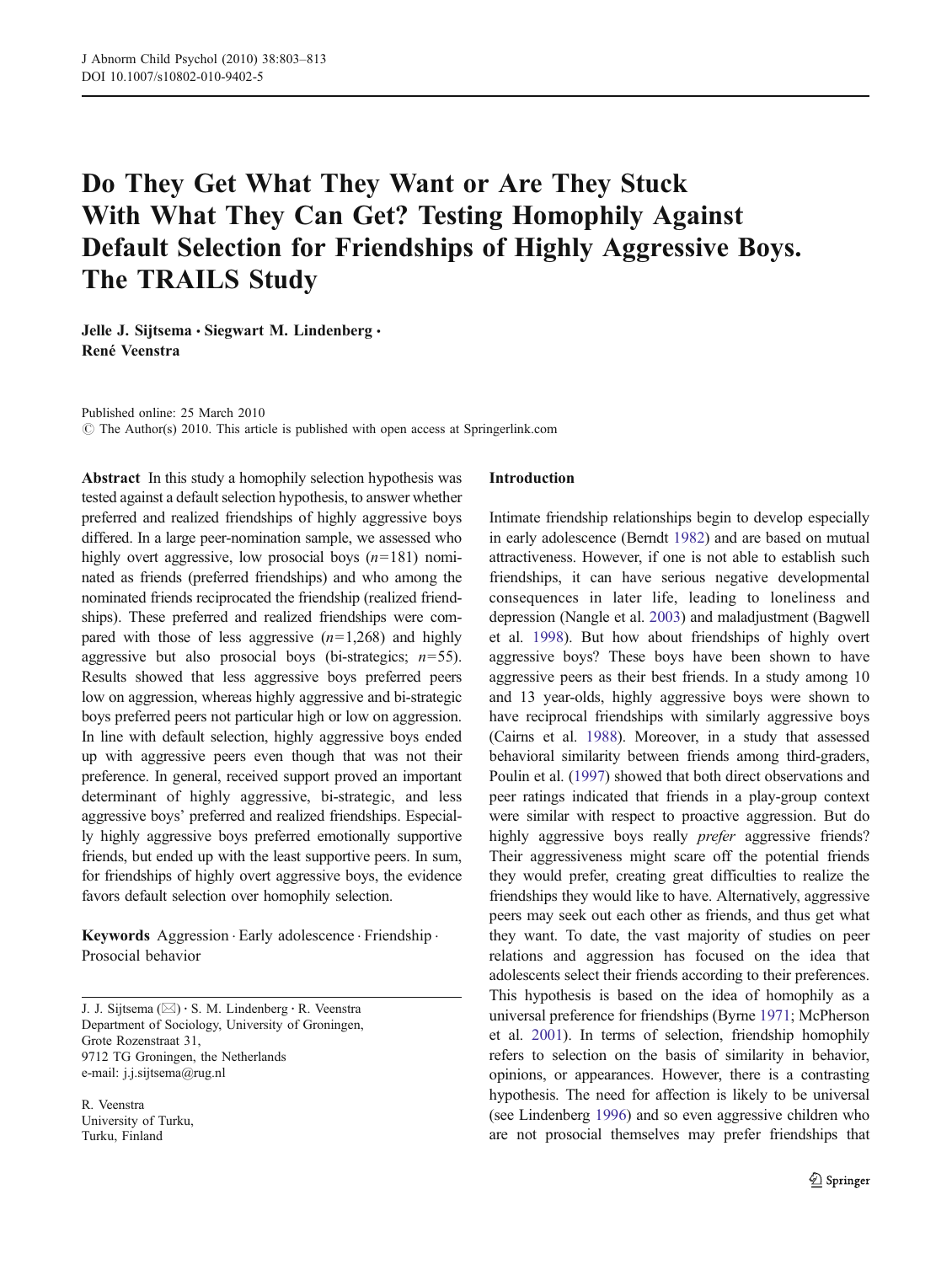include emotional warmth. However, due to their aggressive behavior, they might end up with friends among those nobody else wanted as friends because they lack warmth (Deptula and Cohen [2004](#page-9-0); Hektner et al. [2000](#page-10-0)). In other words, friendship still occurs on the basis of similarity, but is due to a lack of availability instead of an actual preference for similarity. This phenomenon is called *default selection*. To date, little is known about the preferences of highly aggressive adolescent boys who are low on prosocial behavior. Who do they want as their friends? Do their preferred friendships differ from those they are able to realize? In this study we will focus on the preferred and realized friendships of highly overt aggressive, low prosocial early adolescent boys (from here on called: *highly aggres*sive) and we will compare these to those of less or nonaggressive and highly aggressive-prosocial (i.e., bi-strategic) boys. To our knowledge, existing studies on friendships of early adolescents did not make a clear distinction between preferred (i.e., unilateral) and realized (i.e., reciprocal) friendships of aggressive boys. The question is: Do highly aggressive boys affiliate with similar peers because of homophily or default selection? Do they yearn for friendships with prosocial peers, like everybody else, or do they actively seek out other aggressive boys as friends?

# Friendship

The importance of friendships in early adolescence has been shown in many studies. From childhood through adolescence, friendships become more salient (Buhrmester and Furman [1987](#page-9-0); Marsh et al. [2006](#page-10-0)). Next to that, these relationships deepen, as children spend more time with their friends instead of their parents (Fallon and Bowles [1997](#page-9-0); Larson et al. [1996\)](#page-10-0), and the influence of friends becomes greater (Jang [1999\)](#page-10-0). Along with the shift from relations with parents to establishing relationships with peers, adolescents generally derive emotional as well as practical support from their friends (Newcomb and Bagwell [1995](#page-10-0); Stanton-Salazar and Spina [2005](#page-10-0)). What is the basis for forming friendships for highly aggressive boys? One of the leading ideas for friendship formation is homophily. Birds of a feather flock together (even if there are patterned differences as to what similarity dimensions are important, see Ham [2000](#page-10-0)). It has indeed been shown that befriended youth are often similar with regard to characteristics such as gender, background, and perceived interests (Berndt [1982](#page-9-0); Hartup [1993](#page-10-0); Tolson and Urberg [1993\)](#page-10-0). In part, the similarity is the result of mutual influence rather than selection (in the sense of similarity preference). Thus, friends also become more similar over time. However, similarity based on selection has been shown to be a stronger factor in (early) adolescent friendships than similarity based on influence (see Urberg et al. [1998\)](#page-10-0). Overtly aggressive friends in early adolescence are

also quite similar, also with regard to aggressive behavior (Haselager et al. [1998;](#page-10-0) Poulin et al. [1997](#page-10-0)). Here too, selection effects have been found to be stronger than influence effects (Poulin and Boivin [2000\)](#page-10-0). In addition, Cairns et al. ([1988](#page-9-0)) have found that children who were identified as overtly aggressive by their teachers had many reciprocated friendships with other overtly aggressive peers, so homophily selection appears to govern friendship choice also for overtly aggressive youth. Lacking the ability to provide emotional support themselves, and being highly instrumental (Crick and Dodge [1996\)](#page-9-0), they are likely to expect from friendship only instrumental, i.e., practical, support (for example support for being jointly aggressive towards others, see Grotpeter and Crick [1996\)](#page-10-0). Thus, we hypothesize that: (a) highly aggressive boys prefer friends who are like them (high on overt aggression) and (b) they can realize the friendships they prefer to the same extent as their less aggressive counterparts. This is the homophily selection hypothesis. If we find evidence for this hypothesis, we can further examine the characteristics of the friendship relation in terms of perceived support (or benefits). In line with the homophily selection hypothesis we would expect that highly aggressive, nonprosocial boys will prefer non-supportive peers and that they can realize these friendships.

There is however another possibility. Highly aggressive boys may actually prefer friends who provide affection, referring to the combination of emotional and practical support that is so characteristic of friendship. It is unlikely that people have no need for affection (Lindenberg [1996;](#page-10-0) Ormel et al. [1997;](#page-10-0) Pendell [2002\)](#page-10-0), even if they are highly aggressive and low on prosocial behavior themselves. For this reason, it is plausible to assume that highly aggressive boys do not get what they prefer when they select others who are overtly aggressive and lack the ability to give affection. A telltale sign might be that friendships of antisocial adolescents often dissolve quickly (Dishion et al. [1995\)](#page-9-0). Although being overtly aggressive can contribute to popularity, it is unlikely to be attractive for friendship (Dijkstra et al. [2007;](#page-9-0) Hawley [2003](#page-10-0); Newcomb et al. [1993\)](#page-10-0). Overtly aggressive friends are known to be jointly aggressive towards others (Card and Hodges [2006\)](#page-9-0), but they are also quick to respond with aggression towards their own friends when they feel provoked (Leary and Katz [2005](#page-10-0)). They also have been found to report significantly lower levels of friend intimacy than their nonaggressive counterparts (Grotpeter and Crick [1996](#page-10-0)). In short, what highly aggressive boys might want most out of friendships is the one thing they cannot provide: the combination of emotional and practical support. However, being unattractive as a friend, their own choice in friendships is quite limited. If they befriend other overtly aggressive peers, there is a good chance that they settle for second best. This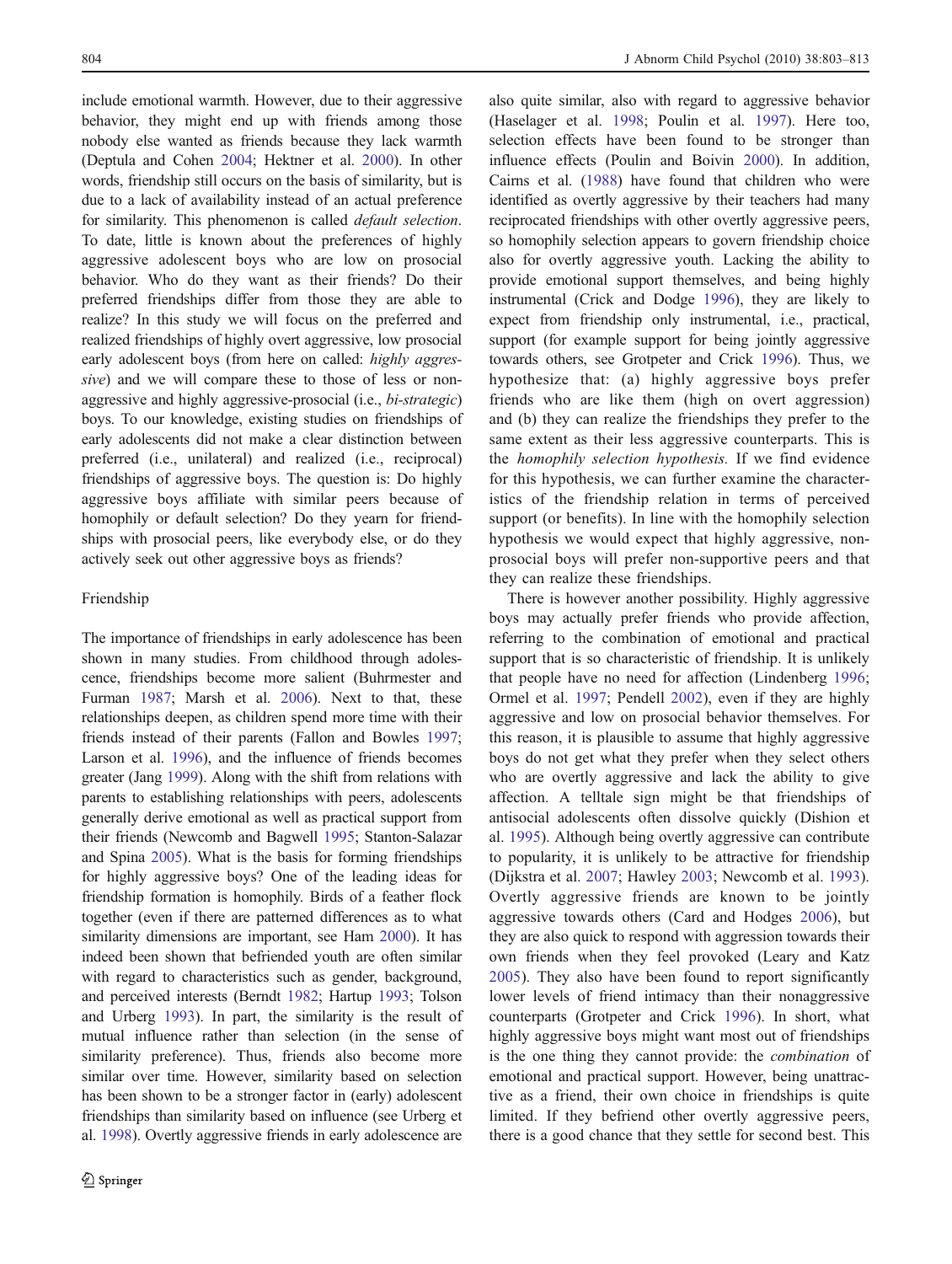leads to our second hypothesis that contrasts the homophily expectation: (a) highly aggressive boys prefer friends who are low on aggression, just like their less aggressive counterparts; and (b) they are less likely to realize their preferred kind of friendship than their less aggressive counterparts. This is the default selection hypothesis. That is, if the default selection hypothesis is supported, we expect that with regard to aggression there will be no difference between what highly aggressive and less aggressive boys prefer in their friendships. Moreover, we would also expect that highly aggressive boys prefer friends who are able to give emotional and practical support. In realized friendships however, we expect highly aggressive boys to have friends who are not only more aggressive than the friends of less aggressive boys, but also less supportive. There exists already some evidence for this hypothesis. For example, Aboud and Mendelson ([1996\)](#page-9-0) found that aggressive peers often lack alternatives for friendship formation. Moreover, Deptula and Cohen ([2004\)](#page-9-0) showed in their review that availability or default selection often leads rejected children to affiliate with each other, and the same may be true for highly aggressive adolescents. Also Hektner et al. [\(2000](#page-10-0)) showed that aggressive 7-year-old children had mutual friendships with similar peers, but revealed a preference for nonaggressive peers. Thus there are good reasons for each of the competing hypotheses.

In the following, we will test these competing hypotheses against each other. We do so by focusing on early adolescent boys who are high on overt aggression and low on prosocial behavior (also described as 'coercive controllers', see Hawley [2003\)](#page-10-0). This way we could distinguish this group from bi-strategic boys, i.e., those who combine pro- and antisocial behaviors and who may thus also be attractive as friends for those who seek affection. As a validation, we compared the preferred and realized friendships of less aggressive boys with those of bi-strategic boys and expected that bi-strategic boys would want and end up with prosocial friends. That is, we hypothesized that the realized friends of bi-strategic and less aggressive boys were similar.

Although previous studies showed that antisocial and prosocial behavior can develop and be displayed differently for boys and girls (e.g., Hawley [2003;](#page-10-0) Van Lier et al. [2005](#page-10-0); Wentzel et al. [2007](#page-10-0)), we were not able to test gender differences because there were too few highly overt aggressive girls in our sample. Therefore, we focused solely on boys in our analyses. In sum, we will compare friendship preferences and realized (i.e., reciprocal) friendships of highly aggressive, bi-strategic, and less aggressive early adolescent boys. Is there a difference in what they want? Is there a difference in what they can realize? We use the TRAILS study to answer these questions.

### Method

#### Participants and Procedure

The TRacking Adolescents' Individual Lives Survey (TRAILS) is a prospective cohort study of Dutch preadolescents who will be measured biennially until they are at least 25 years old. The present study involves the second assessment wave of TRAILS, which started in 2003. TRAILS is designed to follow and explain the development of mental health and social development from preadolescence into adulthood. The TRAILS target sample was preadolescents living in five municipalities in the North of the Netherlands, including both urban and rural areas (De Winter et al. [2005](#page-9-0)). Of the target sample of 2,935 children, 76.0% were enrolled in the study, yielding  $N=2,230$  (consent to participate: both child and parent agreed; mean age of child: 11.09, SD=0.55; gender: 50.8% girls; ethnicity: 10.3% children had at least one parent born in a non-western country; parent education: 32.6% of children had a father and 37.9 a mother with a low educational level, at maximum a certificate from a lower track of secondary education). Of the 2,230 baseline participants, 96.4% participated in the second measurement wave, which was held two-and-a-half years after T1, at an average age of 13.5 years.

The sample used in this study was a subsample of TRAILS (Dijkstra et al. [2008](#page-9-0)). It involved only participants who were also included in the school-based peernominations data collection at T2, because we needed information from their friends. Peer nominations were assessed in classrooms with at least three regular TRAILS participants, leading to participation of a total of 172 classes in 34 schools in first (72 school classes) and second grade (100 school classes) of secondary education. Classrooms contained on average 18.39 participating students (SD=5.99; range 7 to 30). In total, 1,007 regular TRAILS participants and 2,305 of their classmates (passive consent to participate) were involved in the peer nomination procedure. These 1,007 TRAILS participants did not differ from other TRAILS participants regarding gender,  $\chi^2$  (1, N=2,149)= 1.17,  $p=0.28$ , but were slightly younger (mean age 13.52,  $SD=0.51$ , versus 13.60,  $SD=0.54$ ),  $t(2,085)=3.49$ ,  $p<0.001$ , and had somewhat lower scores on aggressive behavior,  $(M=-0.07, SD=0.88$  versus  $M=0.07, SD=1.11$ ),  $t(2,032)$ = 3.04,  $p=0.002$ . The current study was only limited to boys and we had complete peer nomination information on 1,504 boys within 141 school classes, consisting of TRAILS participants and their classmates.

### Measures

Preferred and Realized Friendships We opted for an indirect assessment by distinguishing preferences from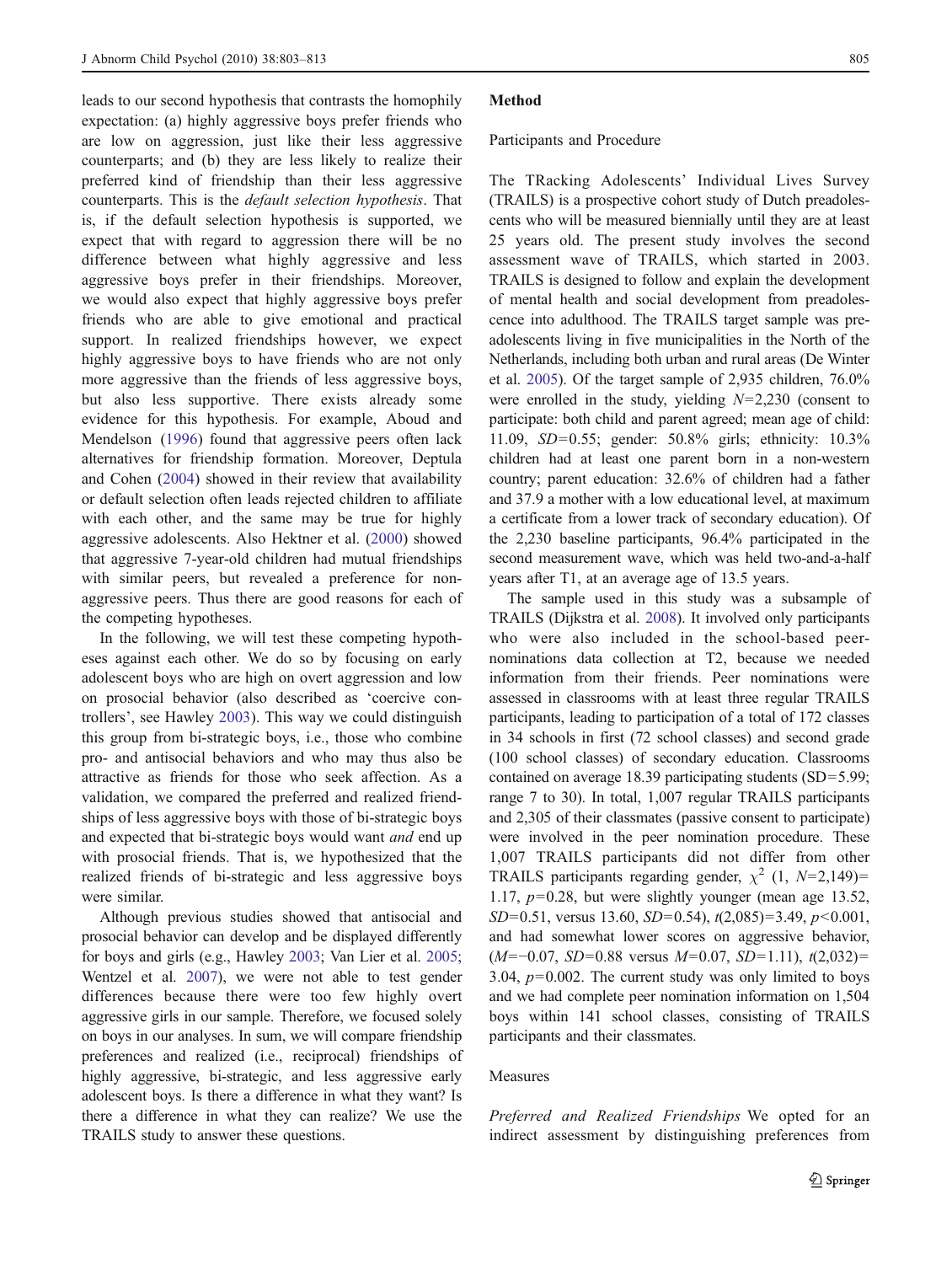actual friendship choices. We reasoned that if participants are asked to nominate best friends and if they can name as many as they like, they will name both peers whom they would like to be friends with (unilateral friends) and those with whom they actually are friends (reciprocal friends). Thus, we use unilateral friendship choices to indicate preferred friendships and reciprocal friendship choices to indicate realized friendships.

To assess preferred and realized friendship relations between adolescents and their peers, participants were asked 'which classmates are your best friends?' Respondents could provide unlimited nominations; that is, they could name as many best friends as there were peers in their classroom. Preferred and realized friendship were dichotomous variables (0 = no nomination;  $1 =$  friendship nomination). Given that we dealt with an all-boys sample, nominations from and toward girls were excluded from the analyses. In total we analyzed 10,072 possible friendship nominations. Highly aggressive boys made 373 friendship nominations (2.06 on average), of which 142 were realized (38.1%). Bi-strategic boys made 125 nominations (2.27 on average), of which 78 (62.4%) were realized. Less aggressive boys made 2.31 friendship nominations on average. Of these 2,925 nominations, 1,391 were realized (47.6%).

Overt Aggression We assessed overtly aggressive behavior by using peer nominations. Participants were asked 'who quarrels or fights a lot with other classmates?' We then calculated proportion scores for the peer nominations on aggressive behavior by dividing the number of nominations by the possible number of nominations. Subsequently, these scores were standardized over the whole sample.

Prosocial Behavior Prosocial behavior was also measured through peer nominations. Here, we distinguished between emotional support, assessed with 'which classmates help you when you are feeling down (e.g., problems at home)?', and practical support, assessed with 'which classmates help you with practical problems (e.g., completing homework, repairing a bike)?' Again, we calculated proportion scores for the peer nominations by dividing the number of nominations by the possible number of nominations. Scores of emotional and practical support  $(r=0.49)$  were added up and standardized over the whole sample.

Perceived Benefits Using the directed peer nominations on emotional and practical support we determined perceived benefits of the friendship as a dichotomous variable. Perceived benefits were regarded as received emotional and practical support and thus inform us on who gives support to whom (support received  $= 1$ , no support received  $= 0$ ).

Research Design In this study we created three groups: Highly aggressive, bi-strategic, and less aggressive boys.

First, we selected early adolescent boys from our sample who were high on overtly aggressive behavior and low on prosocial behavior, i.e., the highly aggressive boys. We selected those boys who were in the upper 10% on peerrated aggressive behavior. However, to make sure we were dealing with more or less "purely" aggressive boys and not with adolescents who were able to combine both pro- and antisocial behaviors, i.e., bi-strategic adolescents (e.g. Cairns et al. [1988](#page-9-0); Newcomb et al. [1993\)](#page-10-0), we selected only those who were below the mean on prosocial behaviors. Those aggressive boys who were above the mean on prosocial behaviors were labeled bi-strategic. Boys who scored in the lower 90% on aggression were labeled as less aggressive. Finally, we were left with 181 highly aggressive, 55 bi-strategic, and 1,268 less aggressive boys.

## Analytic Strategy

First, we calculated descriptive statistics and correlations of all study variables for highly aggressive, bi-strategic, and less aggressive boys in preferred and realized friendships. To test our hypotheses, we conducted multilevel logistic regressions (using the Stata 10.0 SE package) to study the relation of aggressive and prosocial behavior with preferred and realized friendships. Multilevel analyses were conducted to control for the clustering of nominations within individuals, nested within different classrooms. Although we had no specific expectations regarding differences between school classes, we wanted to eliminate as much bias in nominations as possible due to differing classroom norms. Analyses were performed separately for preferred and realized friendship as the dependent variables. In both cases, friendship was a dichotomous variable, with a relationship being either present (coded 1) or absent (coded 0). At the highest level we controlled for the school classes boys were in. At the second level we considered all nominations from one person dependent on each other. Thus, we considered all 'best friend' nominations coming from one person, to be nested in that person. At the lowest level, the friendship nominations themselves were analyzed.

For the multilevel logistic analyses we used a two-step approach. In the first step, we entered a dummy for comparing highly aggressive boys to less aggressive boys (i.e., the aggression dummy) and a dummy for comparing bi-strategic boys to less aggressive boys (i.e., the bistrategic dummy). Furthermore, main effects were included for peers' aggressive and prosocial behavior and perceived benefits in terms of received emotional and practical support. In the second step, we included interactions with the highly aggressive and bi-strategic dummies, to test for differences between the (preferred and realized) friendships of highly aggressive, bi-strategic, and less aggressive boys.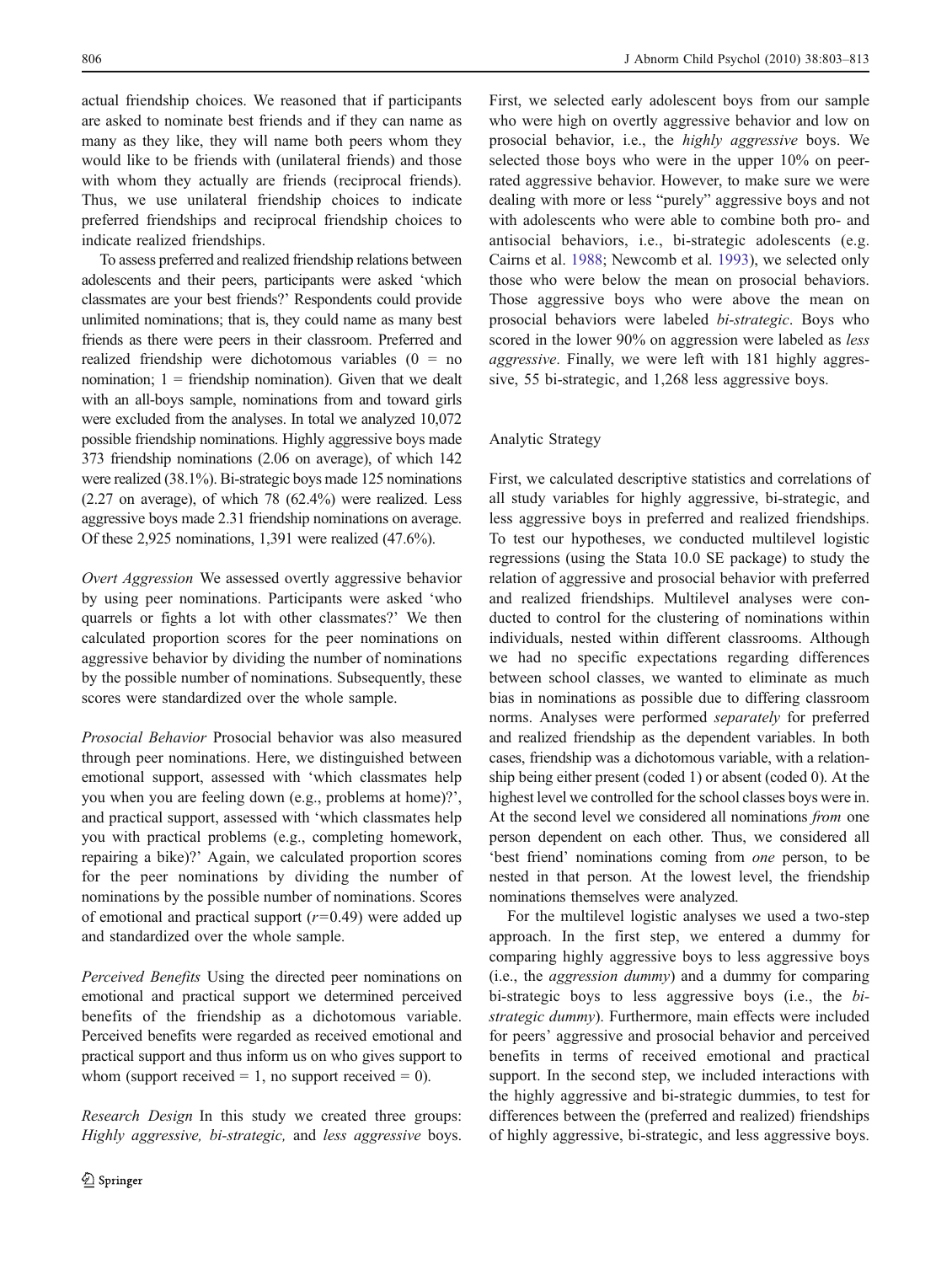|                                   | Preferred friendships          |      |                          |      |                                | Realized friendships |                                |      |                          |      |                                |      |
|-----------------------------------|--------------------------------|------|--------------------------|------|--------------------------------|----------------------|--------------------------------|------|--------------------------|------|--------------------------------|------|
| Variable                          | Highly aggressive<br>$(n=181)$ |      | Bi-strategic<br>$(n=55)$ |      | Less aggressive<br>$(n=1,268)$ |                      | Highly aggressive<br>$(n=181)$ |      | Bi-strategic<br>$(n=55)$ |      | Less aggressive<br>$(n=1,268)$ |      |
|                                   | Mean                           | S.E. | Mean                     | S.E. | Mean                           | S.E.                 | Mean                           | S.E. | Mean                     | S.E. | Mean                           | S.E. |
| Peer Characteristics              |                                |      |                          |      |                                |                      |                                |      |                          |      |                                |      |
| Overt Aggression                  | 0.11                           | 0.01 | 0.12                     | 0.02 | 0.08                           | 0.00                 | $0.13^{\rm a}$                 | 0.01 | 0.17                     | 0.01 | 0.07                           | 0.00 |
| Prosocial Behavior                | $0.16^{\rm a}$                 | 0.01 | 0.18                     | 0.01 | 0.17                           | 0.00                 | 0.14                           | 0.01 | 0.20                     | 0.01 | 0.17                           | 0.00 |
| Perceived Benefits                |                                |      |                          |      |                                |                      |                                |      |                          |      |                                |      |
| <b>Emotional Support Received</b> | 0.30                           | 0.03 | 0.26                     | 0.06 | 0.31                           | 0.00                 | $0.46^{\rm a}$                 | 0.04 | $0.47^{\rm a}$           | 0.06 | $0.56^{\rm a}$                 | 0.00 |
| Practical Support Received        | 0.39                           | 0.03 | 0.32                     | 0.07 | 0.48                           | 0.01                 | $0.62^{\rm a}$                 | 0.04 | 0.42                     | 0.06 | $0.68^{\rm a}$                 | 0.01 |

<span id="page-4-0"></span>Table 1 Differences Between Preferred and Realized Friendships in Peer Characteristics and Perceived Benefits of Highly Aggressive, Bistrategic, and Less Aggressive Boys

<sup>a</sup> T-tests between preferred and realized friendships showed that the variable score was significantly higher ( $p$ <0.05, two-tailed tests) within aggression type

Effects of aggression and prosocial behavior on preferred and realized friendships are given in odds ratios. Odds ratios greater than one indicate a higher likelihood of being in a (preferred or realized) friendship, whereas odds ratios less than one indicate a lower likelihood.

## Results

## Descriptive Analyses

Unstandardized mean proportion scores and standard errors of preferred and realized friendships in highly aggressive, bi-strategic, and less aggressive boys are given in Table 1. Mean comparisons between preferred and realized friendships showed that highly aggressive boys had significantly more overtly aggressive peers in realized friendships. Moreover, highly aggressive boys preferred prosocial peers, but realized significantly fewer friendships with these peers. However, within realized friendships highly aggressive boys received more support than in preferred friendships. Peer characteristics of bi-strategic and less aggressive boys did not differ between friendship types. Perceived benefits,

however, showed that bi-strategic and less aggressive boys received more emotional support within realized friendships than in preferred friendships. Less aggressive boys furthermore received more practical support within realized friendships.

# Correlational Analyses

Tables 2 and [3](#page-5-0) provide correlations between the study variables for highly aggressive and less aggressive boys (Table 2) and bi-strategic boys (Table [3\)](#page-5-0). Peer aggression correlated positively with realized friendships of highly aggressive boys, whereas peer aggression did not correlate with their preferred friendships. In less aggressive boys, aggression was slightly negative correlated to preferred friendships. Received emotional and practical support were more strongly correlated with realized friendships than with preferred friendships in both less aggressive and highly aggressive boys. Due to the smaller sample size of bistrategic boys (i.e.,  $n=55$ ) some expected associations did not reach significance. Interestingly, in bi-strategic boys received support was associated with realized friendships but not with preferred friendships. Moreover, peer aggres-

Table 2 Correlations Between Friendship, Aggression, and Prosocial Behavior (Highly Aggressive Boys  $[n=181]$  Below and Less Aggressive Boys  $[n=1,268]$  Above the Diagonal)

|                               |          |          | 3        | 4        |                          | 6        |
|-------------------------------|----------|----------|----------|----------|--------------------------|----------|
| 1. Preferred Friendships      | –        | $-0.21*$ | $-0.03*$ | $-0.02$  | $0.15*$                  | $0.21*$  |
| 2. Realized Friendships       | $-0.16*$ |          | $-0.02$  | $-0.07*$ | $0.43*$                  | $0.39*$  |
| 3. Peer Aggression            | 0.03     | $0.19*$  |          | $0.05*$  | $-0.03*$                 | $-0.02*$ |
| 4. Peer Prosocial Behavior    | $-0.02$  | $-0.02$  | $0.06*$  |          | $-0.03*$                 | $-0.08*$ |
| 5. Emotional Support Received | $0.19*$  | $0.30*$  | $0.20*$  | $-0.05*$ | $\overline{\phantom{0}}$ | $0.50*$  |
| 6. Practical Support Received | $0.21*$  | $0.35*$  | $0.16*$  | $-0.07*$ | $0.37*$                  |          |

 $*_{p<0.05}$ , two-tailed tests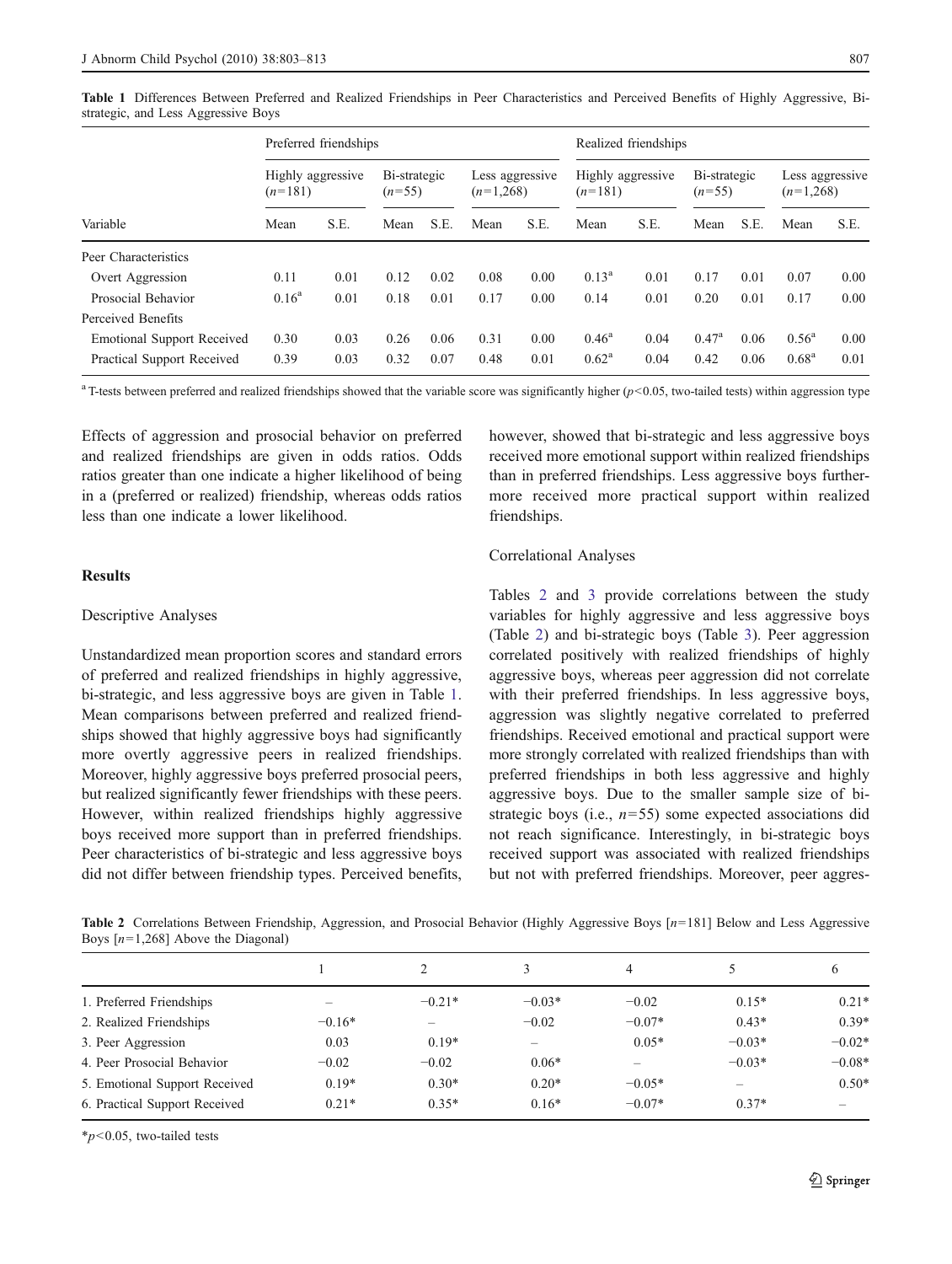| <b>Table</b> 3. Concidently Detween Themaship, Egglession, and Trosocial Denavior of Di-buaregic Doys ( <i>n</i> $\sigma$ ) |          |         |         |         |         |   |  |  |
|-----------------------------------------------------------------------------------------------------------------------------|----------|---------|---------|---------|---------|---|--|--|
|                                                                                                                             |          |         |         | 4       |         | 6 |  |  |
| 1. Preferred Friendships                                                                                                    |          |         |         |         |         |   |  |  |
| 2. Realized Friendships                                                                                                     | $-0.24*$ |         |         |         |         |   |  |  |
| 3. Peer Aggression                                                                                                          | 0.09     | 0.10    | _       |         |         |   |  |  |
| 4. Peer Prosocial Behavior                                                                                                  | $-0.01$  | $-0.09$ | $-0.05$ |         |         |   |  |  |
| 5. Emotional Support Received                                                                                               | 0.06     | $0.40*$ | $0.14*$ | $-0.05$ |         |   |  |  |
| 6. Practical Support Received                                                                                               | 0.08     | $0.25*$ | $0.21*$ | $-0.06$ | $0.48*$ |   |  |  |

<span id="page-5-0"></span>

|  |  |  |  |  | Table 3 Correlations Between Friendship, Aggression, and Prosocial Behavior of Bi-Strategic Boys (n=55) |  |  |  |  |  |
|--|--|--|--|--|---------------------------------------------------------------------------------------------------------|--|--|--|--|--|
|--|--|--|--|--|---------------------------------------------------------------------------------------------------------|--|--|--|--|--|

 $*_{p<0.05}$ , two-tailed tests

sion was positively associated with received support, indicating that bi-strategic boys had both aggressive peers and peers with perceived benefits.

## Multilevel Logistic Regressions

Peer Aggression Although Tables [1](#page-4-0) and [2](#page-4-0) already indicated that highly aggressive boys differed in what friendships they prefer and realize, simple t-tests and correlations do not allow us to control for the nested structure of the data. Tables 4 and [5](#page-6-0) therefore present the multilevel logistic regressions of respectively preferred and realized friendships. Random effects at the class and individual level showed that there was significant variation among classes and individuals regarding both preferred and realized friendships. On the basis of homophily selection we expected that highly aggressive boys preferred friends who are like them, whereas the default selection hypothesis stated that highly aggressive boys would prefer less aggressive friends. Interactions with the aggression dummy (Model 2) revealed that highly aggressive boys preferred peers not particularly high or low on aggression. Less

Table 4 Multilevel Logistic Regression Analyses of Ego, Peer, and Perceived Benefits on Preferred Friendships of Early Adolescent Boys

|                                      | Model 1    |                     | Model 2    |                     |  |
|--------------------------------------|------------|---------------------|------------|---------------------|--|
|                                      | Odds ratio | $(95\% \text{ CI})$ | Odds ratio | $(95\% \text{ CI})$ |  |
| Ego Characteristics                  |            |                     |            |                     |  |
| Aggression Dummy $(1 = yes)$         | 1.07       | $(0.81 - 1.41)$     | 1.02       | $(0.73 - 1.42)$     |  |
| Bi-strategic Dummy $(1 = yes)$       | 0.68       | $(0.40 - 1.16)$     | 0.88       | $(0.47-1.63)$       |  |
| Peer Characteristics                 |            |                     |            |                     |  |
| Overt Aggression                     | 0.93       | $(0.86 - 1.00)$     | $0.91*$    | $(0.84 - 0.98)$     |  |
| Prosocial Behavior                   | 0.96       | $(0.84 - 1.10)$     | 0.98       | $(0.85 - 1.13)$     |  |
| Perceived Benefits                   |            |                     |            |                     |  |
| <b>Emotional Support Received</b>    | $1.66***$  | $(1.39 - 1.97)$     | $1.55***$  | $(1.28 - 1.87)$     |  |
| Practical Support Received           | $3.34***$  | $(2.83 - 3.93)$     | $3.49***$  | $(2.92 - 4.17)$     |  |
| Interactions with Aggression Dummy   |            |                     |            |                     |  |
| Overt Aggression Peer                |            |                     | 1.10       | $(0.87 - 1.39)$     |  |
| Prosocial Behavior Peer              |            |                     | 0.88       | $(0.57-1.36)$       |  |
| <b>Emotional Support Received</b>    |            |                     | $1.72*$    | $(1.00-2.95)$       |  |
| Practical Support Received           |            |                     | 0.87       | $(0.54 - 1.43)$     |  |
| Interactions with Bi-strategic Dummy |            |                     |            |                     |  |
| Overt Aggression Peer                |            |                     | 1.48       | $(0.95 - 2.32)$     |  |
| Prosocial Behavior Peer              |            |                     | 0.93       | $(0.44 - 1.95)$     |  |
| <b>Emotional Support Received</b>    |            |                     | 1.07       | $(0.38 - 2.99)$     |  |
| Practical Support Received           |            |                     | 0.39       | $(0.14 - 1.08)$     |  |
| Random Effects                       | Estimate   | S.E.                | Estimate   | S.E.                |  |
| Class Level                          | $0.60***$  | 0.07                | $0.60***$  | 0.07                |  |
| <b>Individual Level</b>              | $1.17***$  | 0.06                | $1.17***$  | 0.07                |  |

 $*_{p<0.05;}$   $*_{p<0.01;}$   $*_{p<0.001}$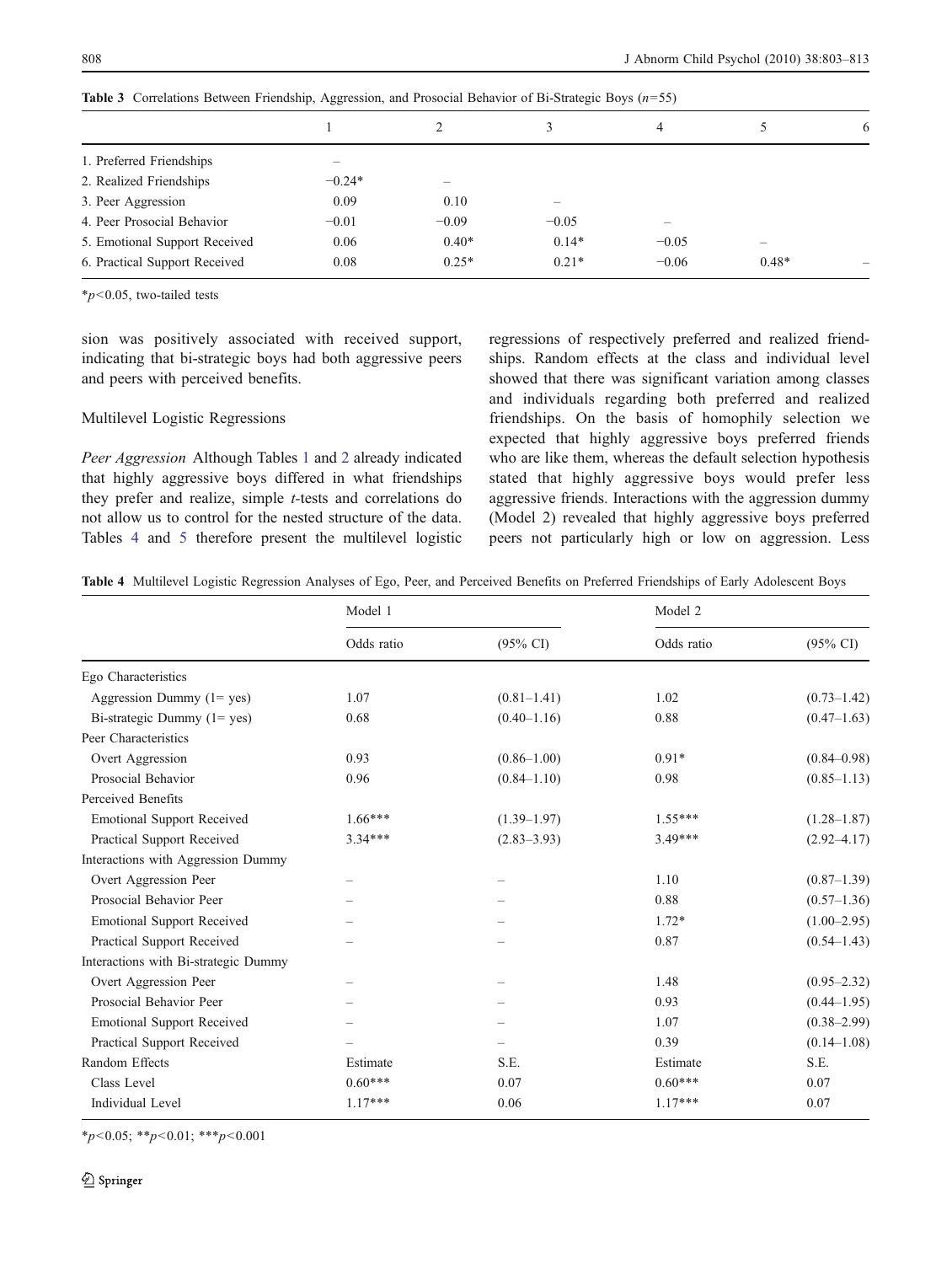<span id="page-6-0"></span>Table 5 Multilevel Logistic Regression Analyses of Ego, Peer, and Perceived Benefits on Realized Friendships of Early Adolescent Boys

|                                      | Model 1    |                     | Model 2    |                     |  |
|--------------------------------------|------------|---------------------|------------|---------------------|--|
|                                      | Odds ratio | $(95\% \text{ CI})$ | Odds ratio | $(95\% \text{ CI})$ |  |
| Ego Characteristics                  |            |                     |            |                     |  |
| Aggression Dummy $(1 = yes)$         | $0.68*$    | $(0.50 - 0.92)$     | 0.67       | $(0.44 - 1.03)$     |  |
| Bi-strategic Dummy $(1 = yes)$       | $2.36***$  | $(1.46 - 3.83)$     | $2.67**$   | $(1.48 - 4.82)$     |  |
| Peer Characteristics                 |            |                     |            |                     |  |
| Overt Aggression                     | 1.03       | $(0.95 - 1.12)$     | 0.96       | $(0.88 - 1.05)$     |  |
| Prosocial Behavior Peer              | $0.72***$  | $(0.62 - 0.85)$     | $0.72***$  | $(0.61 - 0.86)$     |  |
| Perceived Benefits                   |            |                     |            |                     |  |
| <b>Emotional Support Received</b>    | $8.40***$  | $(6.92 - 10.19)$    | $8.58***$  | $(6.99 - 10.54)$    |  |
| Practical Support Received           | $7.45***$  | $(6.16 - 9.02)$     | $7.40***$  | $(6.04 - 9.07)$     |  |
| Interactions with Aggressive Dummy   |            |                     |            |                     |  |
| Overt Aggression Peer                |            |                     | $1.72***$  | $(1.34 - 2.22)$     |  |
| Prosocial Behavior Peer              |            |                     | 1.06       | $(0.61 - 1.85)$     |  |
| <b>Emotional Support Received</b>    |            |                     | $0.54*$    | $(0.30 - 0.97)$     |  |
| Practical Support Received           |            |                     | 1.22       | $(0.71 - 2.10)$     |  |
| Interactions with Bi-strategic Dummy |            |                     |            |                     |  |
| Overt Aggression Peer                |            |                     | 1.40       | $(0.93 - 2.12)$     |  |
| Prosocial Behavior Peer              |            |                     | 0.76       | $(0.36 - 1.59)$     |  |
| <b>Emotional Support Received</b>    |            |                     | 1.56       | $(0.66 - 3.69)$     |  |
| Practical Support Received           |            |                     | 0.49       | $(0.20 - 1.20)$     |  |
| Random Effects                       | Estimate   | S.E.                | Estimate   | S.E.                |  |
| Class Level                          | $0.46***$  | 0.08                | $0.46***$  | 0.07                |  |
| Individual Level                     | $1.11***$  | 0.07                | $1.10***$  | 0.07                |  |

 $*_{p<0.05;}$   $*_{p<0.01;}$ 

 $***p<0.001$ 

aggressive boys showed a slight preference for peers who were low on overtly aggressive behavior  $(OR=0.91)$ . Interactions with the bi-strategic dummy did not lead to significant interaction effects and thus indicated that their preferred friendships were similar to those of less aggressive boys.

With regard to realized friendships (see Table 5), multilevel logistic analysis first of all showed that being highly aggressive decreased  $(OR=0.68)$ , whereas being bi-strategic (OR=2.36) increased, the likelihood of being in a realized friendship. Furthermore, based on homophily selection, we expected that highly aggressive and less aggressive boys could realize the friendships they preferred. In contrast, based on default selection we expected that highly aggressive, low prosocial boys could not realize their preferred friendships. Inclusion of the interactions with the aggression dummy (see Model 2), showed that highly aggressive boys were more likely to be in a realized friendship with other highly aggressive peers  $(OR=1.65)$  than less aggressive boys  $(OR=0.96)$ . Again, bi-strategic boys did not differ significantly from less aggressive boys in their realized friendships in terms of peers' aggressive behavior.

Peer Prosocial Behavior and Perceived Benefits Additionally, we tested homophily versus default selection by looking at prosocial behavior and the perceived benefits (i.e., received practical and emotional support). Logistic regressions (see Table [4\)](#page-5-0) showed no difference in preference regarding peer's prosocial behavior (i.e., the combination of emotional and practical support) for highly aggressive versus less aggressive boys within the friendship dyad. For bi-strategic versus less aggressive boys we also found no difference in preference for prosocial behavior. However, with regard to perceived benefits, preferred friendships were more likely when there was emotional and practical support within the friendship dyad (OR's 1.66 and 3.34, respectively). Looking at the interaction with the aggression dummy (see Model 2), we found that highly aggressive boys had a greater preference for peers from whom they received emotional support  $(OR=2.66)$ . Results for realized friendships are presented in Table 5. Here, Model 1 shows that receiving emotional and practical support greatly increased the likelihood of being in a realized friendship (OR=8.40 and 7.45, respectively) even though peer prosocial behavior was associated with a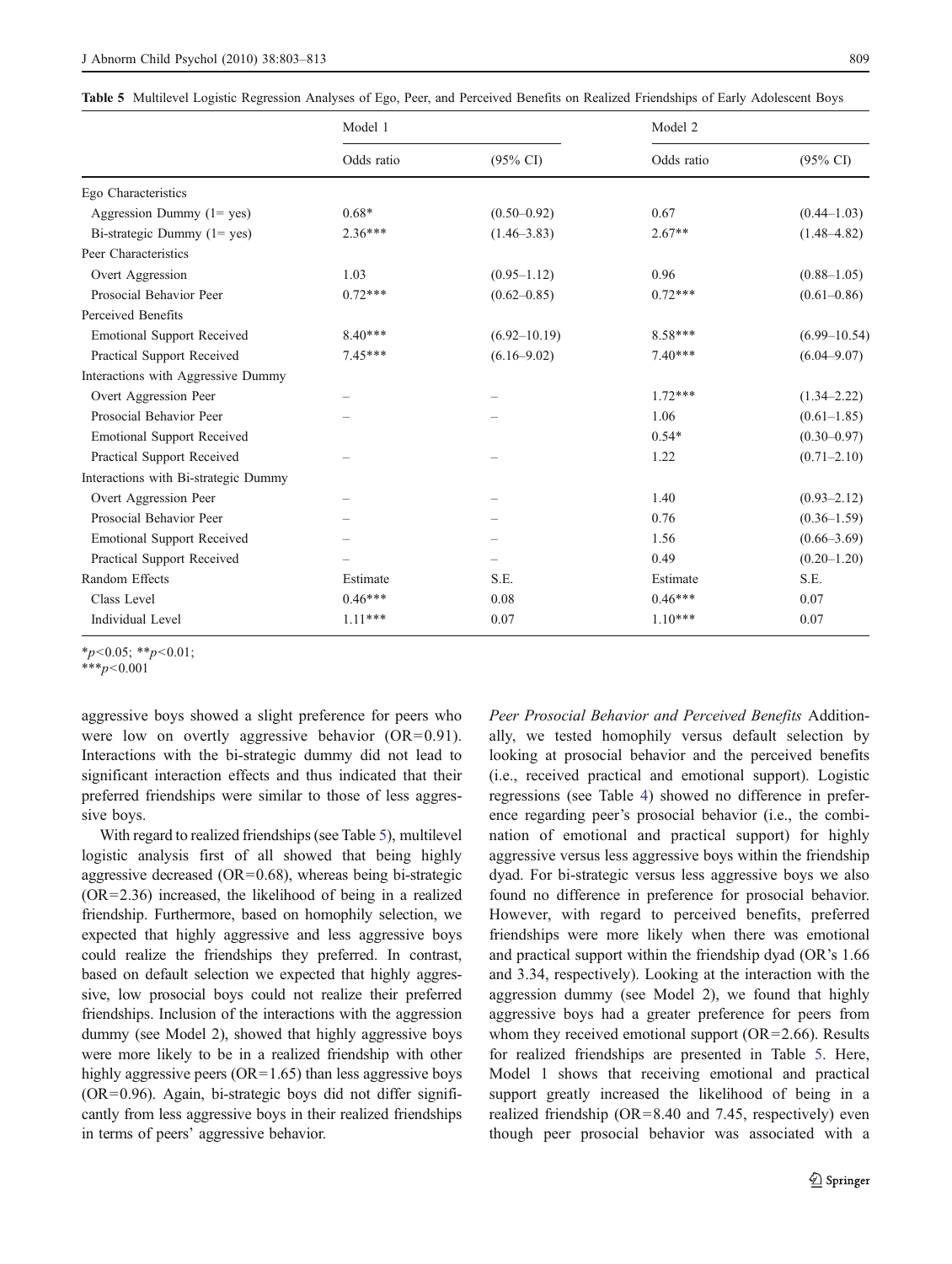decreasing likelihood of being in realized friendships. Yet, there was a substantial difference between highly aggressive boys and the rest. Interactions with the aggression dummy showed that the likelihood of receiving emotional support in friendships was significantly lower for highly aggressive boys compared to less aggressive boys (OR= 4.63 versus OR=8.58). Thus, highly aggressive boys were not able to realize their preference with regard to the perceived benefits of their friendship to the same extent as less aggressive and bi-strategic boys.

# Discussion

In the literature on adolescent friendships and aggression there has been support for both the homophily selection and the default selection hypothesis. However, to date, studies have not tested these two hypotheses against each other. By assessing preferred and realized friendships in a large sample of early adolescent boys we found evidence mostly in favor of the default selection hypothesis. By making a clear distinction between two types of highly overt aggressive adolescents (low prosocial and prosocial bistrategic) on the one hand versus less or non-aggressive adolescents on the other hand, we showed that boys, whether highly aggressive or not, had fairly similar friendship preferences. Contradicting the homophily selection hypothesis, highly aggressive boys did not have a preference for similar aggressive peers but, in line with the default selection hypothesis, they failed to realize the preference they had. That is, they ended up with highly aggressive peers even though they would have preferred less aggressive peers. Less or non-aggressive boys however, preferred less aggressive friends and ended up with peers not particularly high or low on aggression. Bistrategic boys had no preferences regarding aggression and also ended up with peers who were neither high nor low on aggression. Additional support for the default selection hypothesis comes from looking at supportive behavior. In terms of what they want, aggressive, bistrategic, and non-aggressive boys did not differ. All boys nominated friends who they perceived as giving emotional and practical support. In fact, highly aggressive, low prosocial boys had a greater preference for emotionally supportive peers than less aggressive boys. Yet, with regard to realized (i.e., reciprocal) friendships, we found that friendship preferences of highly aggressive boys did not match their realized friendships. Realized friendships of highly aggressive boys were characterized by less emotional support than realized friendships of less aggressive boys. The findings for aggressive and supportive behavior are in

line with Aboud and Mendelson ([1996\)](#page-9-0) who reasoned that aggressive boys may lack alternatives for reciprocal friendships and have to settle for less preferred friends.

For highly aggressive boys there seems to be an interesting consolation for the inability to realize their preferred friendships. They perceive to get emotional support from those who they nominate as friends, even though these peers do not reciprocate the friendship nomination. This could indicate that there is more than wishful thinking involved and that highly aggressive boys actually are able to realize some of their friendship preferences as a half-way house: Some emotional support without the others' acknowledgement of friendship. From another perspective, it may be that there are some boys who are nice and supportive to all their peers, irrespective of their level of aggression. Nonetheless, in the long run it can be expected that even these prosocial boys may stop being nice if aggression is directed toward them or if they receive no support in return. Related to this, for future research it would be worthwhile to study what comes first: support (emotional or practical) or friendship? Obviously, answering such a question would require longitudinal data.

Overall, our findings showed us four things. First, highly aggressive boys (i.e., high on aggression and low on prosocial behavior) preferred affectionate peers like everybody else. Second, previous studies mostly characterized the affiliation of two peers on the basis of similar characteristics as an active selection process. That is, peers are thought to choose each other on the basis of the homophily principle (see McPherson et al. [2001\)](#page-10-0). Whereas this may still be true for most youth, we have shown that what in fact occurs among highly aggressive adolescent boys seems more like a process of default selection; they want the same kind of friends as all the others, but they do not get them and are therefore befriended with those who others do not care to choose. This way, they end up with more aggressive friends than the rest. Third, even though highly aggressive boys do not realize their preferred friendships, they do seem to be able to get some emotional support from those who do not call themselves their friends. Fourth, as Hawley et al. [\(2007](#page-10-0)) recently found, adolescents who successfully combine aggressive antisocial and prosocial behaviors may actually be the ones with many and healthy friendship. Our study found some support for this, in that bi-strategic boys did not differ from less aggressive boys and in fact had the highest percentage of realized friendships. This is related to Hawley's ([1999\)](#page-10-0) work, where she argued that youth who are able to combine aggressiveness with prosocial behavior actually gain more access to resources. It might thus be that it is not being high on aggression that creates default selection, but the lack of prosocial behavior.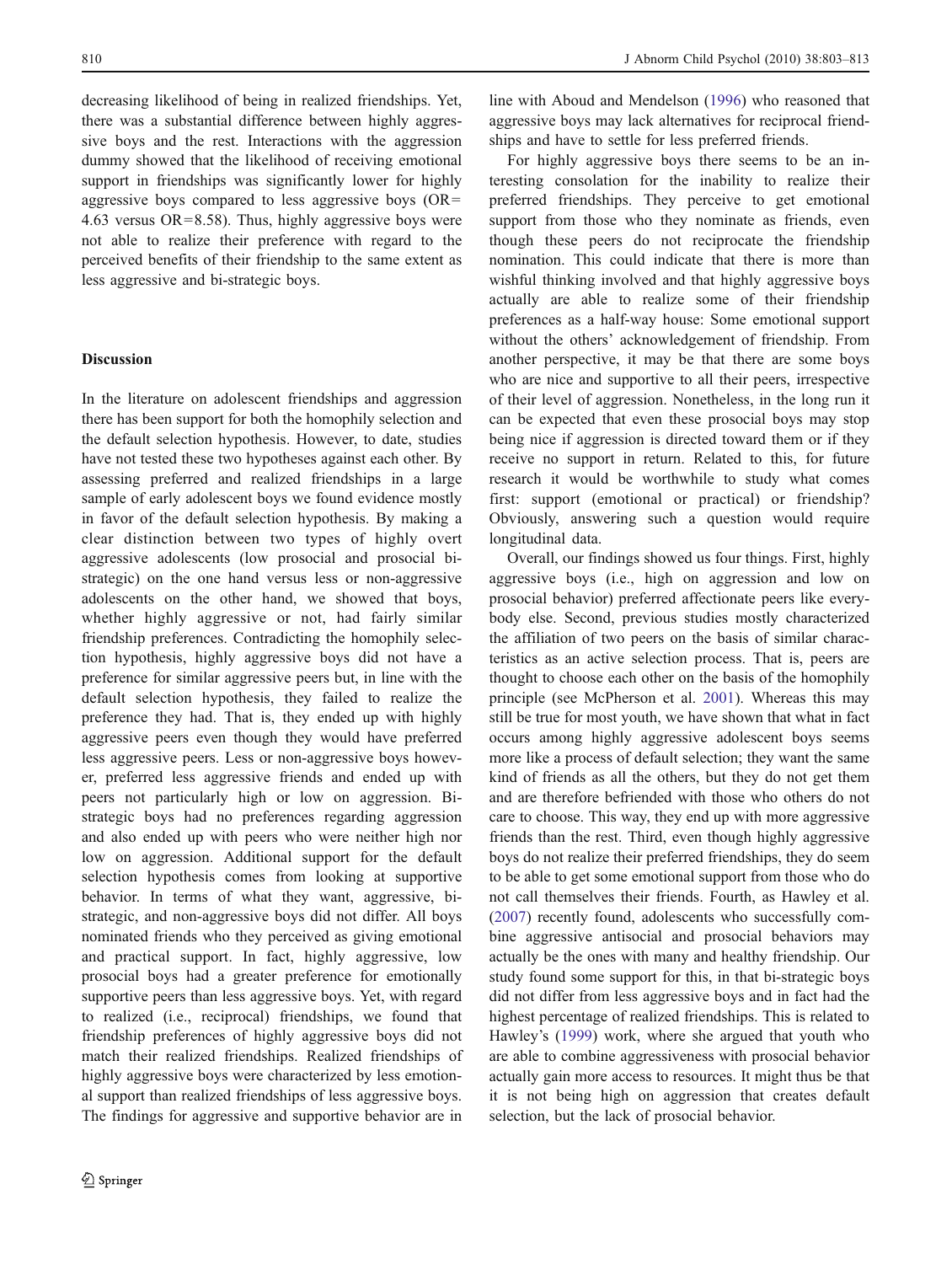#### Strengths and Limitations

To the best of our knowledge, testing homophily against default selection for highly aggressive low prosocial boys has not been done before. There are more strong points of this study. Some previous contributions have also studied friendships of highly aggressive youth (e.g., Adams et al. [2005;](#page-9-0) Cairns et al. [1988\)](#page-9-0), but they did not focus on the extreme end of the spectrum: those highly aggressive youth who are also low on prosocial traits. In contrast to these other studies, we used a large sample in which we were able to select this very specific group of highly aggressive and low prosocial boys. Moreover, we used peer-reported aggression which is less likely to be biased than teacher, self, or parent reports. Although we used only one item to measure overt aggression, this item was based on the average score of all classroom nominations on the question of 'who quarrels or fights a lot with other classmates?', thus making it a strong measure of overt aggression. Finally, we did not limit the number of friendship choices. This way it was more likely that participants not only nominated the friends that they actually had, but also the ones they would prefer. This indirect assessment of preferred and realized friendships is less sensitive to social desirability than a direct assessment (see e.g., Grotpeter and Crick [1996\)](#page-10-0).

Our study also has some limitations. First, the crosssectional nature of our study is a limitation because it did not allow us to study the friendship selection process itself. Another limitation is that we were only able to study friendship choices inside the classroom. Kiesner et al. [\(2003\)](#page-10-0) have shown that it can be important to include outside school friends as well. It could be that in another context (e.g., sports club or neighborhood) aggressive boys fit in better and have more realized friendships. Aggression may be maladaptive in schools, but on the sports field for instance, it can be seen as an asset. Friendship selection outside the school context may therefore be based on different aspects. Related to this, it may be that the emotional support that highly aggressive boys want from their friends is provided by peers outside the school context. Next to that, the number of prospects for friendships may be narrower in other contexts, which could impact friendship selection (e.g., in neighborhoods there might be relatively few same-aged peers around). Moreover, it may also be that highly aggressive, low prosocial boys are not so good at establishing the friendships they want but instead seek to be part of a bigger peer group or clique. This way, highly aggressive, low prosocial boys would not have close friendships but could still benefit from peer group support.

Another limitation concerns the gendered nature of overt aggression. Because we were only interested in overt aggression, we had to limit our analyses to aggressive

boys, given the lack of overtly aggressive girls. However, it would be good to address possible gender differences in future research by also looking at different forms of aggression. That is, aggression is a heterogeneous construct and is not solely limited to its overt form. In the current study we only looked at overt aggression because relational aggression proves to be an ambiguous measure in the light of this study. In contrast to overt aggression, relational aggression is also associated with peer acceptance and has been linked to adaptive instead of maladaptive outcomes (Heilbron and Prinstein [2008\)](#page-10-0). Given that relational aggression may at least in part be associated with positive outcomes (e.g., popularity), it may lead to different results when looking at preferred and realized friendships. Finally, the assessment of preferred friendships was not optimal. We did not directly ask respondents which friends they preferred, but assessed this only indirectly through unilateral best friendship nominations. However, given that respondents nominated between 1 and 16 peers as their best friends, it seems plausible to assume that part of these nominations are actually not 'best friends' but indicate a certain 'wanting to be best friends' with the nominated peer. This method is also strengthened by Hektner et al. [\(2000](#page-10-0)) who showed that both directly asking children's peer preferences and the assessment of unilateral and reciprocal friendships led to similar results.

## Future Directions of Research

Future research may want to study whether highly aggressive youth also turn against their own friends (see Leary and Katz [2005](#page-10-0)), or whether they only behave aggressively toward non-friends, as found by Card and Hodges ([2006\)](#page-9-0). Furthermore, it would be interesting to see what negative results default selection may have for the social development of highly aggressive adolescents. As we have shown, highly aggressive boys had realized friendships mainly with overtly aggressive peers. Longitudinally, we would get more insight in the default selection process by testing whether default selection indeed precedes the development of more severe aggressive behaviors through mutual influence. Highly aggressive youth are likely to lack certain social skills, such as empathy and perspective taking, which enable social goal pursuit (Wentzel et al. [2007](#page-10-0)). A lack of social intelligence and empathy has also been linked to a physically aggressive style of conflict resolution (Björkqvist et al. [2000](#page-9-0)). Default selection may exacerbate this handicap because as aggressive youth become friends with other aggressive, less supportive, and less socially skilled peers, they come even more into contact with aggressive behavioral styles. As aggressive friends entice peers more to rule violating behavior (see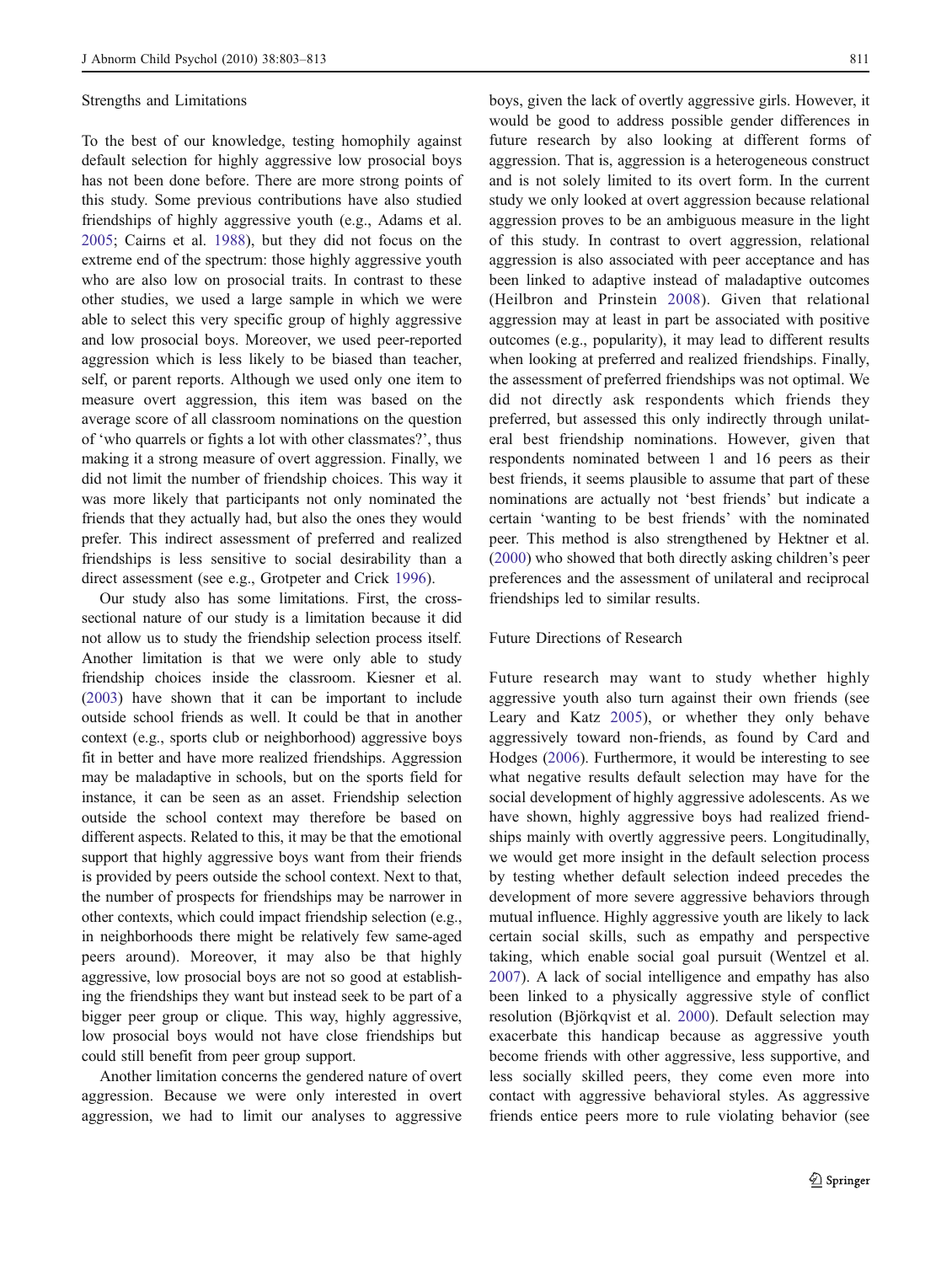<span id="page-9-0"></span>Bagwell and Coie 2004), this can give rise to more behavioral maladjustment, which in turn decreases the chance of friendships with less or non-aggressive peers. That is, default selection may help push highly aggressive youth into a vicious cycle. In their review regarding deviant and delinquent behavior, Gifford-Smith et al. (2005) also showed that current interventions often segregate high-risk youth, instead of integrating them with prosocial youth. Because of default selection, it may be advisable for interventions to keep encouraging interactions between highly aggressive and less or non-aggressive adolescents. Empirical evidence for the beneficial effects of such an integration is provided by Adams et al. (2005) who showed that having low aggressive friends led to a decrease in aggression of highly aggressive youth in the course of 6 months. Moreover, teaming up aggressive boys with nonaggressive boys during a six-week summer school program, led to a decrease in aggressive behavior regardless of whether the two boys were buddies (Hektner et al. [2003](#page-10-0)). Such interventions would profit from the knowledge that highly aggressive low prosocial boys actually want prosocial friendships like everybody else. What they probably lack are prosocial skills that would help them realize their friendship preferences (Nangle et al. [2002](#page-10-0)).

Acknowledgements This research is part of the TRacking Adolescents' Individual Lives Survey (TRAILS). Participating centers of TRAILS include various departments of the University Medical Center and University of Groningen, the Erasmus University Medical Center Rotterdam, the University of Utrecht, the Radboud Medical Center Nijmegen, and the Parnassia Bavo group, all in the Netherlands. TRAILS has been financially supported by various grants from the Netherlands Organization for Scientific Research NWO (Medical Research Council program grant GB-MW 940-38- 011; ZonMW Brainpower grant 100-001-004; ZonMw Risk Behavior and Dependence grants 60-60600-98-018 and 60-60600-97-118; ZonMw Culture and Health grant 261-98-710; Social Sciences Council medium-sized investment grants GB-MaGW 480-01-006 and GB-MaGW 480-07-001; Social Sciences Council project grants GB-MaGW 457-03-018, GB-MaGW 452-04-314, and GB-MaGW 452-06-004; NWO large-sized investment grant 175.010.2003.005); the Sophia Foundation for Medical Research (projects 301 and 393), the Dutch Ministry of Justice (WODC), the European Science Foundation (EuroSTRESS project FP-006), and the participating universities. We are grateful to all adolescents, their parents and teachers who participated in this research and to everyone who worked on this project and made it possible. Moreover, we want to thank the editor and the anonymous reviewers as well as the members of the weekly discussion group WALM for their comments and suggestions on earlier versions of this article.

Open Access This article is distributed under the terms of the Creative Commons Attribution Noncommercial License which permits any noncommercial use, distribution, and reproduction in any medium, provided the original author(s) and source are credited.

## References

- Aboud, F. E., & Mendelson, M. J. (1996). Determinants of friendship selection and quality: developmental perspectives. In W. M. Bukowski, A. F. Newcomb, & W. Hartup (Eds.), The company they keep: Friendship in childhood and adolescence (pp. 87– 112). Cambridge: Cambridge University Press.
- Adams, R. E., Bukowski, W. M., & Bagwell, C. L. (2005). Stability of aggression during early adolescence as moderated by reciprocated friendship status and friend's aggression. International Journal of Behavioral Development, 29, 139–145.
- Bagwell, C. L., & Coie, J. D. (2004). The best friendships of aggressive boys: relationship quality, conflict management, and rule-breaking behavior. Journal of Experimental Child Psychology, 88, 5–24.
- Bagwell, C. L., Newcomb, A. F., & Bukowski, W. M. (1998). Preadolescent friendship and peer rejection as predictors of adult adjustment. Child Development, 69, 140–153.
- Berndt, T. J. (1982). The features and effects of friendship in early adolescence. Child Development, 53, 1447–1460.
- Björkqvist, K., Österman, K., & Kaukiainen, A. (2000). Social intelligence − empathy = Aggression? Aggression and Violent Behavior, 5, 191–200.
- Buhrmester, D., & Furman, W. (1987). The development of companionship and intimacy. Child Development, 58, 1101–1113.
- Byrne, B. (1971). The attraction paradigm. New York: Academic.
- Cairns, R. B., Cairns, B. D., Neckermann, H. J., Gest, S. D., & Gariépy, J. L. (1988). Social networks and aggressive-behavior— Peer support or peer rejection. Developmental Psychology, 24, 815–823.
- Card, N. A., & Hodges, E. V. E. (2006). Shared targets for aggression by early adolescent friends. Developmental Psychology, 42, 1327–1328.
- Crick, N. R., & Dodge, K. A. (1996). Social information-processing mechanisms in reactive and proactive aggression. Child Development, 67, 993–1002.
- Deptula, D. P., & Cohen, R. (2004). Aggressive, rejected, and delinquent children and adolescents: a comparison of their friendships. Aggression and Violent Behavior, 9, 75–104.
- De Winter, A. F., Oldehinkel, A. J., Veenstra, R., Brunnekreef, J. A., Verhulst, F. C., & Ormel, J. (2005). Evaluation of non-response in mental health determinants and outcomes in a large sample of pre-adolescents. European Journal of Epidemiology, 20, 173– 181.
- Dijkstra, J. K., Lindenberg, S., & Veenstra, R. (2007). Same-gender and cross-gender peer acceptance and peer rejection and their relation to bullying and helping among preadolescents. Developmental Psychology, 43, 1377–1389.
- Dijkstra, J. K., Lindenberg, S., & Veenstra, R. (2008). Beyond the class norm: bullying behavior of popular adolescents and its relation to peer acceptance and rejection. Journal of Abnormal Child Psychology, 36, 1289–1299.
- Dishion, T. J., Andrews, D. W., & Crosby, L. (1995). Antisocial boys and their friends in early adolescence: relationship characteristics, quality, and interactional process. Child Development, 66, 151.
- Fallon, B. J., & Bowles, T. V. (1997). The effect of family structure and family functioning on adolescents' perceptions of intimate time spent with parents, siblings, and peers. Journal of Youth and Adolescence, 26, 25–43.
- Gifford-Smith, M., Dodge, K. A., Dishion, T. J., & McCord, J. (2005). Peer influence in children and adolescents: crossing the bridge